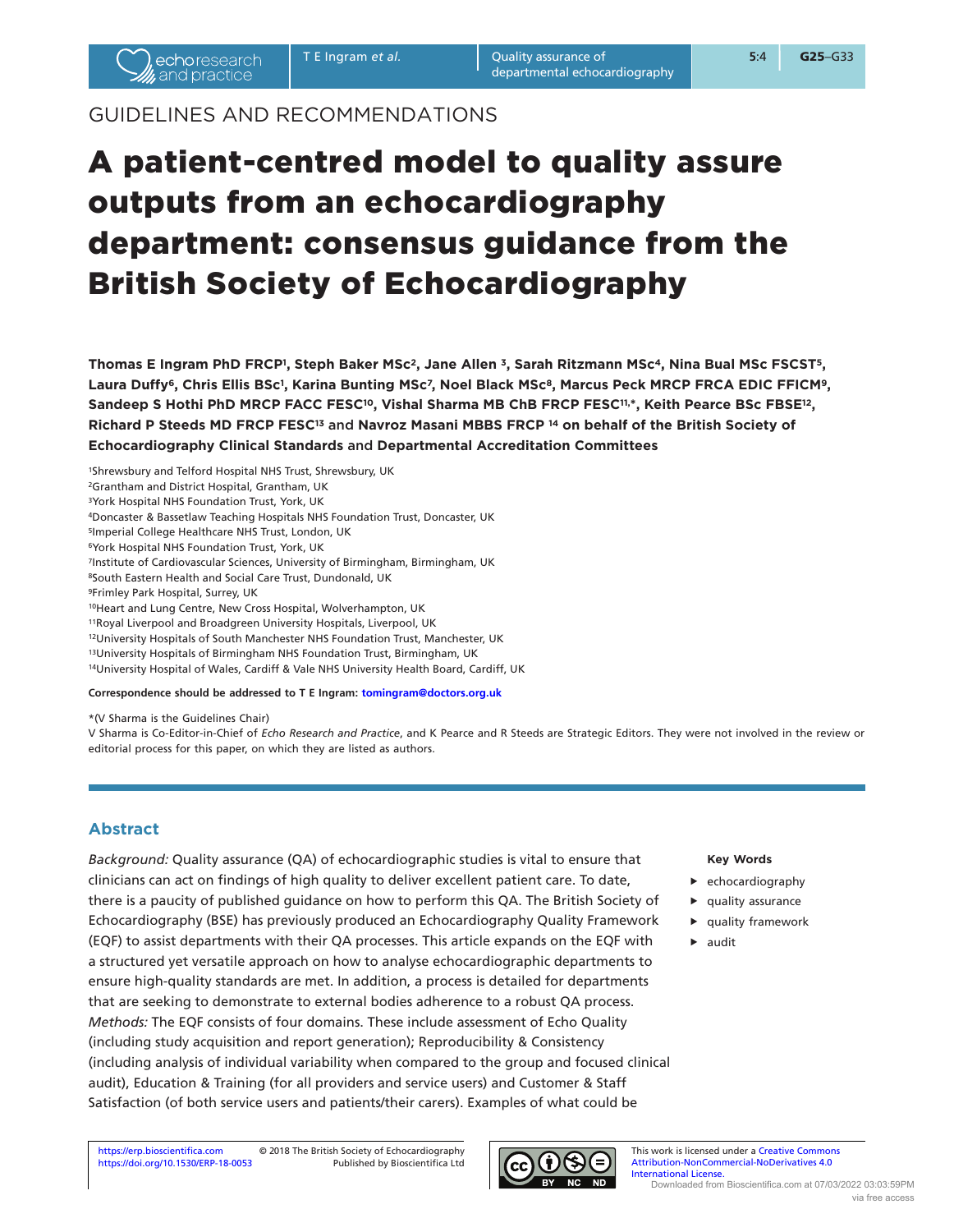T E Ingram et al. **C** Quality assurance of **5**:4 **5**:4 **G26** departmental echocardiography

done in each of these areas are presented. Furthermore, evidence of participation in each domain is categorised against a red, amber or green rating: with an amber or green rating signifying that a quantifiable level of engagement in that aspect of QA has been achieved. *Conclusion:* The proposed EQF is a powerful tool that focuses the limited time available for departmental QA on areas of practice where a change in patient experience or outcome is most likely to occur.

## **Background**

## *'Quality involves the totality of a patient's experience'* – *Mayo Clinic, Rochester, MN, USA* [\(1\)](#page-8-0)

Echocardiography is an important clinical investigation which is frequently incorporated into a patient's journey across the full spectrum of medical specialties. Its use is routinely recommended in several patient cohorts due to its ability to provide data that when acted upon can significantly improve outcomes and reduce mortality ([2,](#page-8-1) [3\)](#page-8-2). However, it is a predominantly physiological test with an inherent conflict between the subjective nature of image analysis and interpretation and the binary nature of the accompanying report. In addition, studies have demonstrated that the intra-observer, inter-observer and inter-study variability of echocardiography is often significant ([4\)](#page-8-3). This variation and the overall accuracy of studies and their accompanying reports can potentially be improved by a robust quality assurance (QA) process within echocardiographic departments. However, despite this logical concept, there is a paucity of published documentation outlining a specific, practical, methodology of how a complete and holistic QA process can be setup.

Both the European Association of Cardiovascular Imaging (EACVI) and the American Society of Echocardiography (ASE) have previously published outline quality initiatives for echocardiography departments ([5](#page-8-4), [6](#page-8-5)). The BSE has also recently produced an EQF to assist echocardiographic departments with their QA processes ([7](#page-8-6)). This article further builds on this QA framework and by doing so aims to provide a practical guide on how to undertake QA.

Previously published methodologies for echocardiography QA often focus on the blind re-reading of an arbitrary number of cases ([8](#page-8-7)). This suggested toolbox borrows heavily from the field of clinical chemistry ([9\)](#page-8-8); a discipline which crucially has stable control materials readily available to benchmark against. Thus, whilst this mechanism of QA is suited to linear analysis systems to ensure consistency of machine processes, it is ill-fitting

to the more nuanced nature of echocardiography where variability, human judgement and error play a far more central role. In addition, there is a challenge produced by applying the quantitative and heavily statistical methodology used in this specialty to the frequently more qualitative process of echocardiography, resulting in a degree of mal-alignment.

Furthermore, the process of blind re-reading of a set number of randomly selected cases may reveal interesting or important discrepancies but is more likely to simply identify unimportant omissions of measurements which seldom alter the conclusions of a test. Worse still, this arbitrary process can be perceived or used as a tool to assert authority in a hierarchical manner; a manifestly undesirable approach to team-working and leadership which can have disastrous consequences when the stakes are high [\(10](#page-8-9)).

In reality, the 'dry and blind' approach ignores how humans learn best. Fewer take-home messages are created, and it is harder to identify and incorporate subsequent practice improvement measures into a busy scanning schedule. Human nature is to learn through curiosity and subsequent explanation of the facts through a human narrative ([11](#page-8-10)). This is best illustrated in medicine through the enduring power of clinical case-studies, which continue to be a popular feature in major journals.

To reconcile the conflicts outlined above, the BSE produced the EQF. This is a patient-centred QA process which switches the focus away from a contained, inward-looking, analysis of echo acquisition and report generation and instead steers the review process with an over-riding emphasis of improving patient care. In order to achieve this, the QA process comprises four domains: Echo Quality, Reproducibility & Consistency, Education & Training, and Customer & Staff Satisfaction [\(Fig. 1\)](#page-2-0).

## **Placing the EQF into practice**

Exacting standards in echocardiography are best achieved through a continuous cycle of improvements. In truth, the simple act of engaging in some form of QA of a department's output will bring benefits; often in areas

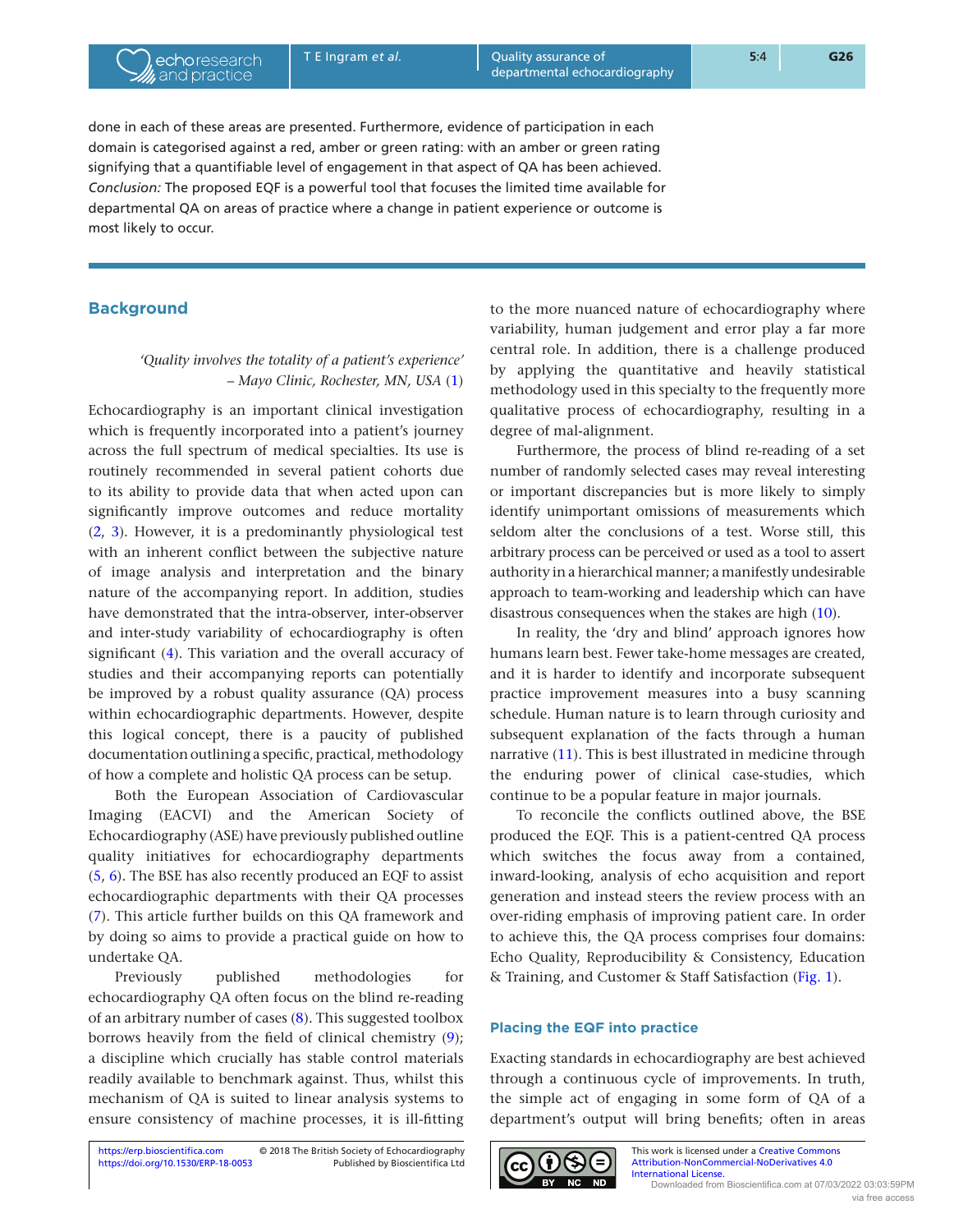<span id="page-2-0"></span>

## Figure 1 The EQF.

not initially anticipated. However, whilst the EQF is a useful guide to apply to QA, we recognise that it only forms part of a process which also requires feedback and interpretation. To capture the various levels to which departments can utilise the EQF a traffic light system for each domain is proposed: initially red (no evidence of involvement), then amber (engagement in the process) and finally green (excelling in the process).

We describe in Table 1 and the next section our interpretation of what would be considered sufficient to be engaging in the process of QA (amber status). This list is deliberately prescriptive, and the numbers proposed are derived from an expert consensus of what would be reasonable and achievable for a department. Alongside this list we provide examples of best practice (i.e. green status). To excel at QA to this level does not require a greater degree of granular analysis of studies (i.e. reviewing more and more scans in greater detail). Instead, an excellent QA process is one where feedback and reflective practice are embedded within to ensure that all lines of enquiry are intelligent and clinically relevant.

#### <https://doi.org/10.1530/ERP-18-0053> <https://erp.bioscientifica.com> © 2018 The British Society of Echocardiography Published by Bioscientifica Ltd

## **Methods**

*'Health is all about people. Beyond the glittering surface of modern technology, the core space of every health care system is occupied by the unique encounter between one set of people who need services and another who have been entrusted to deliver them'*

## – *Frenk et al. (2010)* [\(12\)](#page-8-11)

Central to the entire process of the EQF is dedicated time for a departmental meeting. The frequency and duration of these meetings is not mandated but we envisage that the achievement of an amber rating in all four domains of the EQF should be possible with a weekly 1-hour meeting for key individuals. However, it is recognised that varied work practices may mean that alternative provisions are more appropriate; for example, a 4-hour monthly meeting. A list of people attending each departmental meeting should be kept and an attendance rate of >75% for each practitioner would be considered good practice. In addition to frequent meetings of key individuals, variable

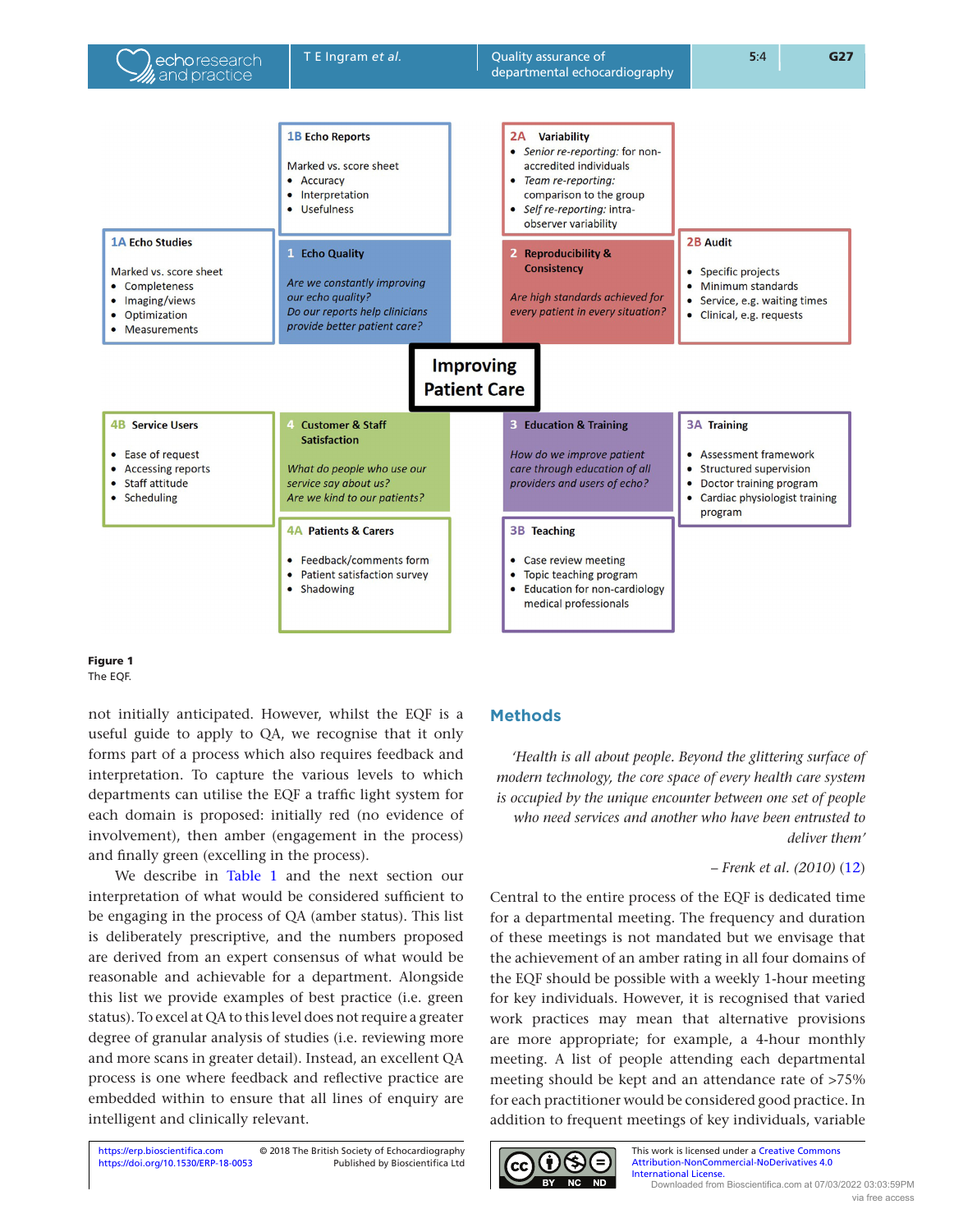| <b>1 Echo Quality</b>                      |                                                                                                                                                                                                                                                        |
|--------------------------------------------|--------------------------------------------------------------------------------------------------------------------------------------------------------------------------------------------------------------------------------------------------------|
| 1A Echo studies                            | Amber: Quarterly departmental meetings with a minimum of five cases reviewed per meeting<br>Green: Departments must also provide evidence that the whole team is involved in the process,<br>and provide evidence of feedback and quality improvement  |
| 1B Echo reports                            | Amber: Quarterly departmental meetings with a minimum of five cases reviewed per meeting<br>Green: Departments must also provide evidence that the whole team is involved in the process,<br>and provide evidence of feedback and quality improvement  |
| 2 Reproducibility & Consistency            |                                                                                                                                                                                                                                                        |
| 2A Variability                             | Amber: One key output variable per year rotating over a 5-year cycle (e.g. LV ejection fraction,<br>aortic valve area assessed by continuity equation, severity of MR, estimation of right heart<br>pressures via TR velocity, aortic root dimensions) |
|                                            | Green: Departments must also provide evidence that the whole team is involved in the process,<br>and provide evidence of feedback and quality improvement                                                                                              |
| 2B Audit                                   | Amber: Two audits per year (these could be automated through a department's image-archive and<br>simply involve discussion of the results at the departmental meeting)                                                                                 |
|                                            | Green: Departments must also provide evidence that the whole team is involved in the process,<br>and provide evidence of feedback and quality improvement                                                                                              |
| <b>3 Education &amp; Training</b>          |                                                                                                                                                                                                                                                        |
| <b>3A Training</b>                         | Amber: Evidence of implementation of a structured echo training programme<br>Green: Assessment framework and evidence of successful completion e.g. BSE/EACVI/ASE<br>Accreditation                                                                     |
| 3B Teaching                                | Amber: Case reviews within departmental meeting; 20h per year<br>Green: Evidence of topic teaching (this could be involvement in a wider regional meetings)                                                                                            |
| <b>4 Customer &amp; Staff Satisfaction</b> |                                                                                                                                                                                                                                                        |
| 4A Service users                           | Amber: One service user survey and an action plan within a 3-year cycle<br>Green: Two-yearly rolling programme                                                                                                                                         |
| 4B Patients and carers                     | Amber: One customer satisfaction survey and an action plan within a 3-year cycle<br>Green: Two-yearly rolling programme                                                                                                                                |
|                                            |                                                                                                                                                                                                                                                        |

<span id="page-3-0"></span>Table 1 Summary of amber and green requirements for each EQF domain.

in frequency in response to the specific features of each unit, we consider it appropriate for the entire department to meet at least quarterly.

## **1 Echo Quality**

*Are we constantly improving the quality of our echo pictures we produce? Do our reports help clinicians provide better patient care?*

Echo studies should be selected at random from those recently placed in a department's image archive. One method is to randomly select a day in the previous month and choose every 7th study recorded; if a sonographer is chosen more than once, then the scan immediately preceding this one is used. Interesting cases should also be included. Cases may be anonymised depending on departmental preference.

## **1A Echo studies**

Group re-reading of randomly selected studies during a departmental meeting; it is suggested that this process is supported by use of a structured score sheet (Supplementary Data 1, see section on [supplementary data](#page-8-12) given at the end of this article). The study is reviewed and marked by the group, facilitated by a senior echocardiographer (cardiologist or physiologist). Results should be discussed during the meeting. This process will likely lead to further enquiry or identification of learning-goals as required. The score sheets and comments should be retained and recorded.

*Amber: Quarterly departmental meetings with a minimum of five cases reviewed per meeting.*

*Green: Departments must also provide evidence that the whole team is involved in the process and provide evidence of feedback and quality improvement.*

## **1B Echo reports**

Group review of randomly selected studies is undertaken during the departmental meeting. Focus is directed on the accuracy and interpretation of the findings recorded and the usefulness of the echo report produced (see Supplementary Data 2 for suggested structured report score-sheet). Again, the results are discussed by the group, facilitated by a senior echocardiographer.

*Amber: Quarterly departmental meetings with a minimum of five cases reviewed per meeting.*

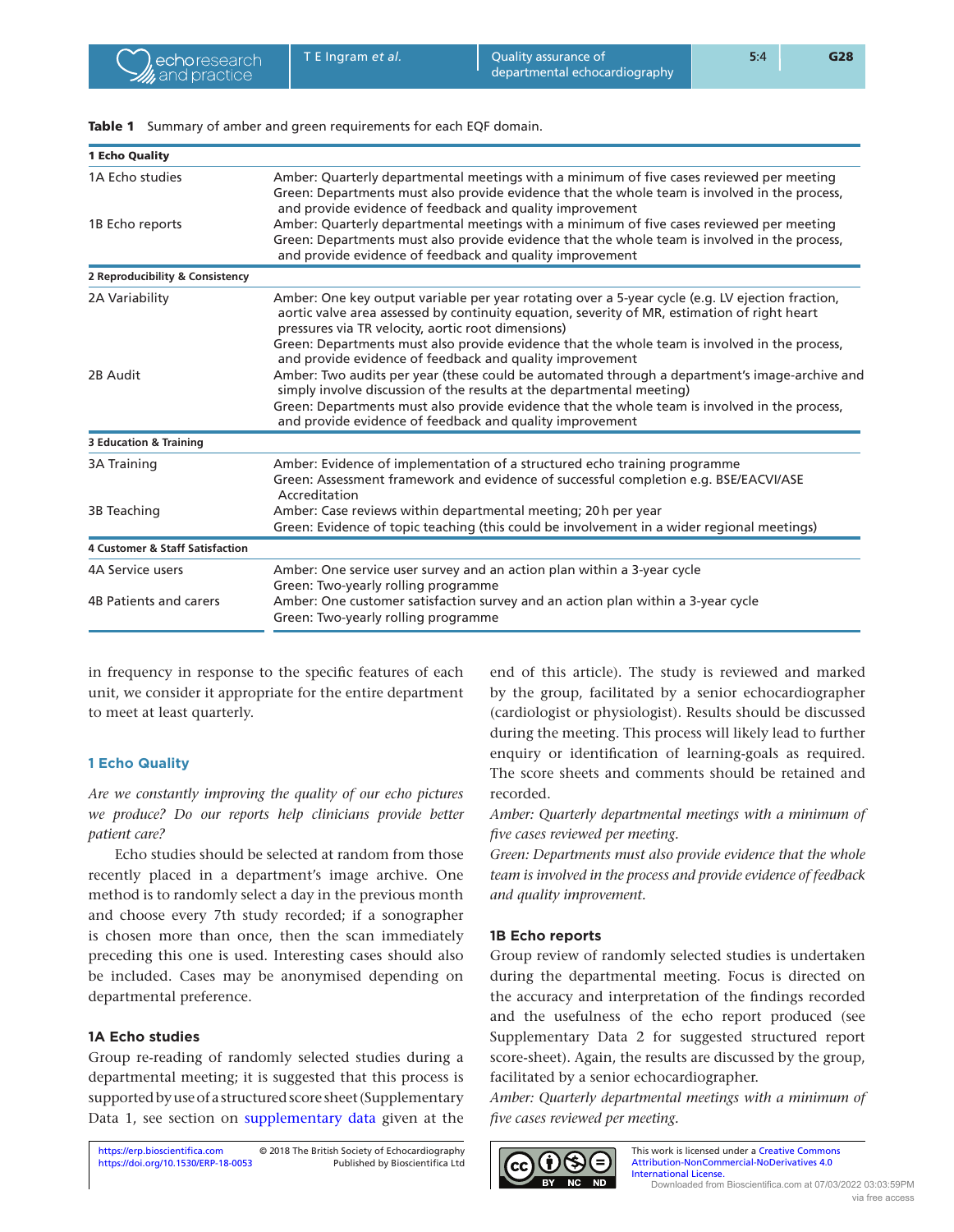*heart pressures via various methodologies and aortic root dimensions).*

> *Green: Departments must also provide evidence that the whole team is involved in the process and provide evidence of feedback and quality improvement.*

## **2B Audit**

In many ways the entire EQF could be described as an audit process. However, within this specific audit domain, there is a specific line of enquiry that focuses on the 'process of patient care'. Importantly, each described enquiry must be well circumscribed and quantitative to allow for meaningful interrogation. Suggested topics are:

- Appropriateness of echo referrals with reference to published guidelines [\(13](#page-8-13)).
- Waiting times of echo reports to be finalised and despatched.
- Adherence to published guidelines of trans-thoracic echocardiography minimum datasets ([14\)](#page-8-14).
- LVEF measured by echo vs LVEF measured by cardiac magnetic resonance imaging.
- How often is the make/size of valve replacement known.

Some topics will lend themselves to automated analysis using machine language and echo database mining that will increase the efficiency of the audit process. As industry produces ever more sophisticated electronic image and report archives it should even become possible to use database mining tools to provide real-time oversight of a department. Such uses will be benefited by sufficient technical support, for instance, to create queries in SQL (Standard Query Language, the standard language for storing, manipulating and querying computer databases). However, given the large amount of data produced by all departments, clinical oversight of this process is critical so that key questions can be asked which are known to link directly with deficiencies in patient care. Some examples of database queries include:

- Indexing values. *Is the height and weight recorded for a minimum of 90% of outpatient cases?*
- *How many cases of aortic stenosis, mitral regurgitation or LV systolic dysfunction are reported as 'moderate to severe'.*
- Assessment of conflicted measurements in aortic stenosis. *Less than 5% of cases reported as not having severe aortic stenosis where the AVA indexed to BSA (<0.6cm2/m2) suggests severe aortic stenosis*.
- Reporting of aorta dimensions in aortic regurgitation. *All cases reporting mild or greater aortic regurgitation should have a complete set of measurements for the aortic root and ascending aorta*.



This work is licensed under a Creative Commons [Attribution-NonCommercial-NoDerivatives 4.0](https://creativecommons.org/licenses/by-nc-nd/4.0/)  [International License.](https://creativecommons.org/licenses/by-nc-nd/4.0/) Downloaded from Bioscientifica.com at 07/03/2022 03:03:59PM via free access

<span id="page-4-0"></span>*Green: Departments must also provide evidence that the whole team is involved in the process, and provide evidence of feedback and quality improvement.*

## **2 Reproducibility & Consistency**

*Are high standards achieved for every patient in every situation?*

## **2A Variability**

Simple statistical tools are used to assess the range in reporting of key output variables (e.g. left ventricular ejection fraction (LVEF)). Five studies that focus on the chosen key variable(s) are chosen at random. These cases are then anonymised in the echo archive and details sent to each sonographer to enable individual, targeted, offline analysis. Sonographers then send their results back to a nominated senior echocardiographer for collating. A graph can then be produced with the anonymised sonographer results plotted on the *y* axis against each of the five cases on the  $x$  axis (Fig. 2). From this graph, the nominated senior echocardiographer can identify any practitioner who is an outlier and further explore the reasons behind this. Time in the departmental meeting is then used to review all cases as a group and explore the collated results. Focus can then be brought back to the initial reason which prompted this detailed review to see if further action is required.

*Amber: One key variable per year rotating over a 5-year cycle (e.g. LVEF, aortic valve area assessed by continuity equation, severity of mitral regurgitation, estimation of right* 



#### Figure 2

Example of assessing LVEF within an echocardiography department. Each dot represents a single sonographer's calculated LVEF (*y* axis). Five separate cases were analysed (*x* axis).

<https://doi.org/10.1530/ERP-18-0053> <https://erp.bioscientifica.com> © 2018 The British Society of Echocardiography Published by Bioscientifica Ltd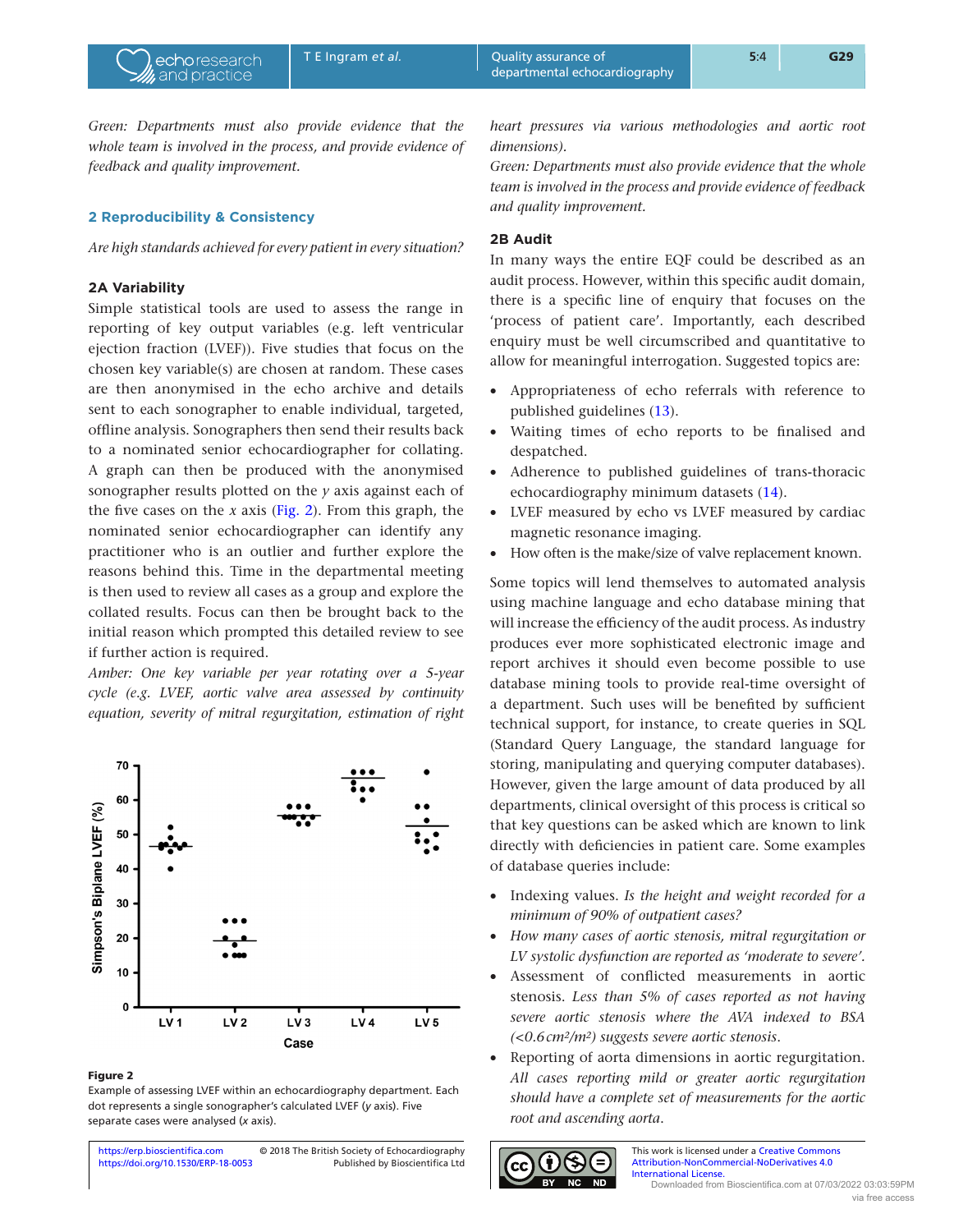*Amber: Two audits per year (this could be automated through a department's image-archive and simply involve discussion of the results at the departmental meeting).*

*Green: Departments must also provide evidence that the whole team is involved in the process, and provide evidence of feedback and quality improvement.*

## **3 Education & Training**

*How do we improve patient care through education of all providers and users of echo?*

Wherever possible clinical research should be embedded into departmental practice. This may be work specific to the techniques of echocardiography or the use of echocardiography as an analytical tool within a separate line of enquiry. Embracing this natural link will help to nurture a culture of education and training which is advantageous to both the department and the wider echocardiography community.

## **3A Training**

Any department with non-accredited sonographers will already have a structured training and supervision programme in place. This process may also extend to other echo stakeholders within the host institution (e.g. the intensive care, acute medical and emergency departments). Consequently, it is possible for an echo department to demonstrate achievement of this domain simply by providing the names of accredited alumni who have received training there and the outline programmes of courses that staff have contributed to.

*Amber: Evidence of implementation of a structured echo training programme.*

*Green: Assessment framework and evidence of successful completion e.g. BSE/EACVI/ASE Accreditation.*

## **3B Teaching**

This may be unstructured through the review of interesting cases in the departmental meeting. However, specific programmes are encouraged (Table 2 for example subjects) and may be undertaken as part of regional and national educational meetings. It is also appropriate to provide education to service users, potentially through local primary healthcare forums or national physician meetings.

*Amber: Case review within departmental meeting; 20h per year.*

*Green: Evidence of topic teaching (this could be involvement in a wider regional meetings).*

## **4 Customer & Staff Satisfaction**

*What do people who use our service say about us? Are we kind to our patients?*

## **4A Service users**

An example questionnaire for health care professionals who request echocardiograms is available in Supplementary Data 3. It covers a range of subjects: the perception of

## Table 2 Suggested teaching subjects.

- Fundamentals of ultrasound physics and haemodynamic calculations
- Ventricular size and systolic function
- Diastolic dysfunction
- Ischaemic heart disease
- Coronary artery anatomy and disease
- Role of echocardiography in IHD
- Complications of myocardial infarction
- Cardiomyopathies
- Aortic valve disease
	- Assessing and quantifying aortic stenosis/ regurgitation
	- Limitations of the continuity principle
- Mitral valve disease
	- Anatomy of the mitral valve
	- Operative and percutaneous treatment
- Tricuspid and pulmonary valve disease (congenital heart disease)
	- Echo imaging
	- Tricuspid/pulmonary stenosis
	- Tricuspid/pulmonary regurgitation.
- Prosthetic heart disease
	- Role of echocardiography
	- Haemodynamic assessment of prosthetic heart valves
	- Complications of prosthetic valves
- Diseases of the aorta
	- Anatomy and structure of the aorta
	- 2D imaging and measurements of the aorta
	- Aortic aneurysms
	- Aortic dissections
- Pericardial disease
	- Anatomy and function of the pericardium
	- Pericarditis
	- Pericardial effusions
	- Cardiac tamponade
	- Constrictive pericarditis
- Infective endocarditis and cardiac masses
	- Congenital heart disease
- Shunt lesions
- Obstructive lesions
- Cyanotic lesions
- Foetal circulation
- Practical teaching suggestions
	- Image optimisation
	- Technical tips for Doppler imaging
	- Imaging the aorta
	- Accurate continuity equation measurement
	- PISA measurements
	- Planimetry
	- Scanning tips for congenital heart disease



This work is licensed under a Creative Commo [Attribution-NonCommercial-NoDerivatives 4.0](https://creativecommons.org/licenses/by-nc-nd/4.0/)  [International License.](https://creativecommons.org/licenses/by-nc-nd/4.0/) Downloaded from Bioscientifica.com at 07/03/2022 03:03:59PM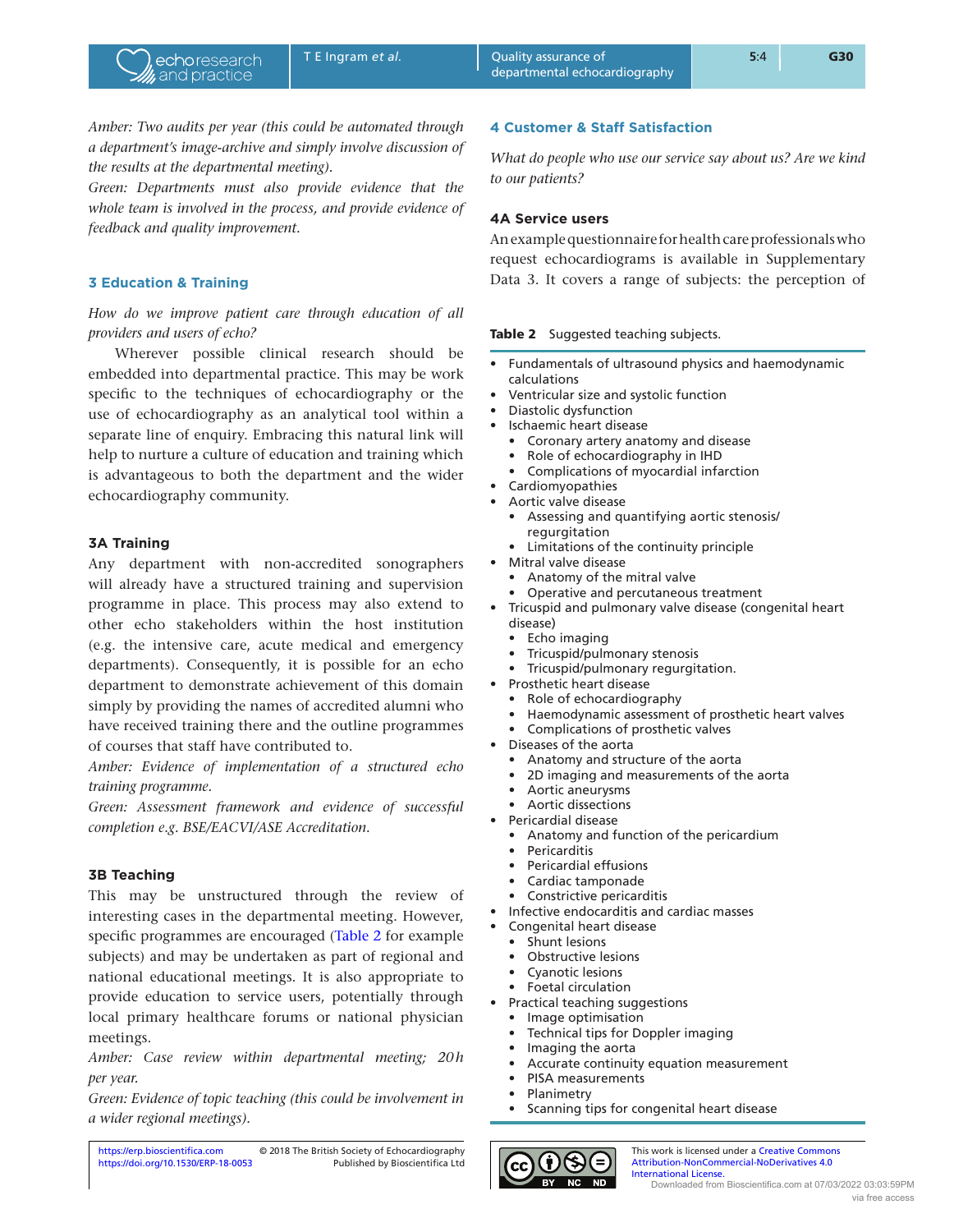waiting time for scans, ease of access to timely reports and the fluidity of interpretation of the results presented into clinical practice. It is anticipated that discussion of the results of this questionnaire will act as catalyst for enquiry elsewhere in feedback loop.

*Amber: One service user survey and an action plan within a 3-year cycle.*

*Green: Two yearly rolling programme*.

## **4B Patients and carers**

An example questionnaire for patients is available in Supplementary Data 4. It is designed to explore the whole patient journey: ease of finding the department, the attitude of staff, perception of dignity during the scan and understanding of how the results will be conveyed. Practical experience suggests that the highest completion rate is when paper copies of the questionnaire are available for patients to fill-in immediately after their scan.

*Amber: One customer satisfaction survey and an action plan within a 3-year cycle.*

*Green: Two yearly rolling programme.*

## **Excelling at QA**

*To excel at QA is to embed it within the wider systems and processes of a department.*

Examination of the domains outlined previously is most powerful when incorporated within a broader feedback mechanism. When undertaken in its entirety, this process forms an analysis of a departments' outputs

which is driven by, and responsive to, local demands. In doing so, attention is focused on areas of review likely to result in a positive impact on patient care.

Initially, various feedback mechanisms can be used to ascertain where deficiencies are present in the service that warrant further review. Any tool of reflective practice is suitable: the surveys described in domain four, review of an interesting case, root-cause analysis of a critical event or discussion resulting from interesting journal article. The service deficiency identified can then be mapped into the domains of the EQF framework to focus subsequent review on tangible mechanisms to interrogate and address them. Through this process, the opportunity to identify where shortfalls are present and what the solutions are available to enhance patient care are maximised. A suggested approach would consist of the following stages (also outlined in Fig. 3):

- *Input:* Review of a critical case, journal article or patient feedback survey.
- *Identify deficiency:* Using the EQF domains as a guide.
- Intervention: This could be a statistical analysis of departmental variability in the assessment of a key output variable (e.g. mitral regurgitation) or a training update performed during the departmental meeting.
- *Discussion:* Group review of the intervention.
- *Output:* Specific points that enable practice improvement are agreed upon (e.g. changing hospital signage, adjusting protocols to allow for CT scanning of a dilated aorta the same day as the echo or adjusting the content of reports).



This work is licensed under a Creative Commons [Attribution-NonCommercial-NoDerivatives 4.0](https://creativecommons.org/licenses/by-nc-nd/4.0/)  [International License.](https://creativecommons.org/licenses/by-nc-nd/4.0/) Downloaded from Bioscientifica.com at 07/03/2022 03:03:59PM via free access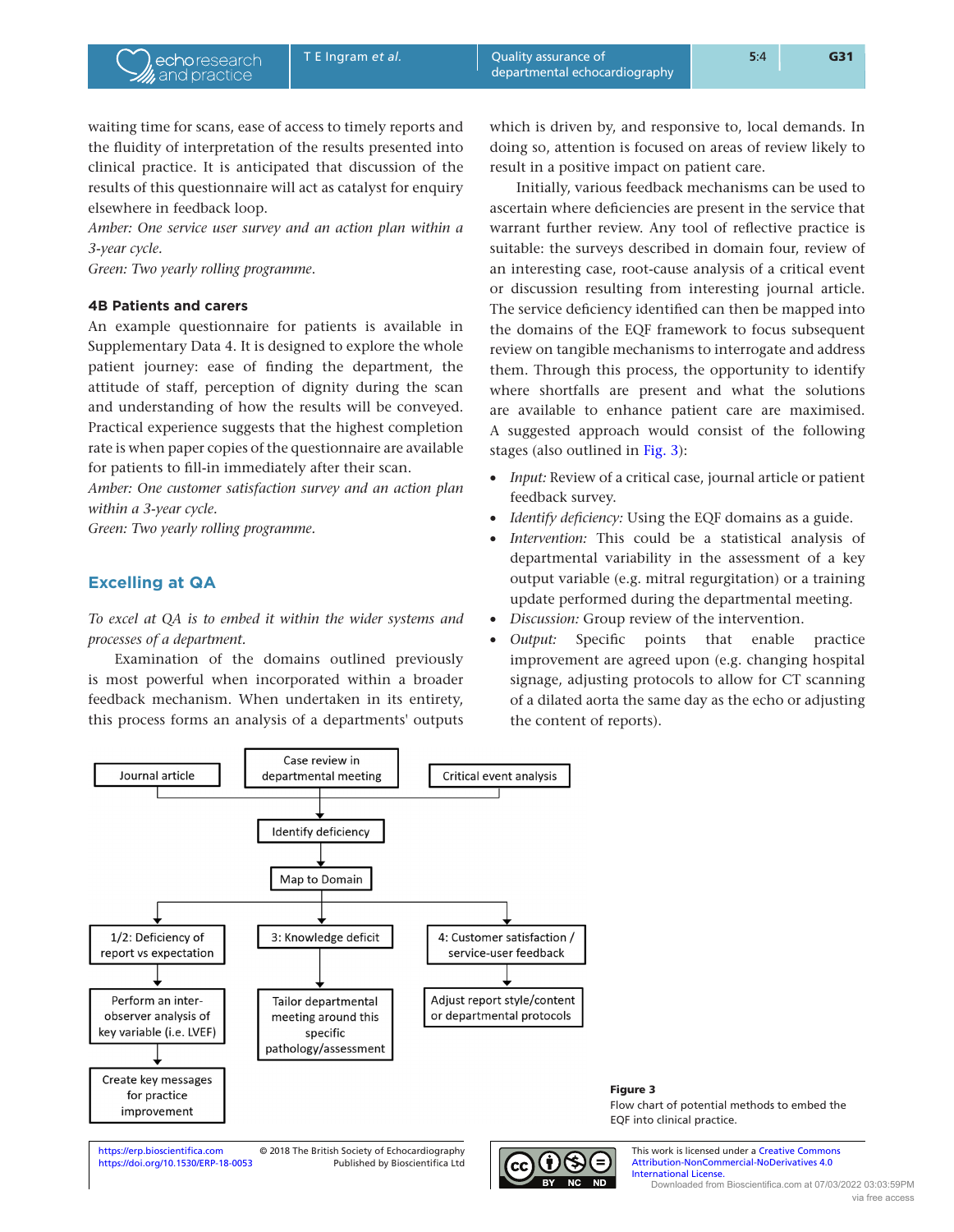Three examples of this process in a real-world environment are outlined next. In addition, Supplementary Data 5 demonstrates how following this process generates evidence, which can be used in support of an application for BSE Departmental Accreditation.

echoresearch and practice

*Example 1: Responding to the requirements of different patient groups.*

- *Input:* A customer satisfaction survey identified a high level of anxiety among patients undergoing regular echo monitoring whilst receiving herceptin chemotherapy.
- *Deficiency:* This was a felt to be a reproducibility issue compounded by patient fixation of LVEF as an exact number. Furthermore, there was an occasional decision by oncology colleagues to halt chemotherapy following a 10% reduction in LVEF where both measurements remained in the normal range (i.e. 68–56%).
- *Intervention:* Five sets of anonymised LV-only images were created by drawing random cases from the echo archive. Before the departmental echo meeting all physiologists performed an offline analysis of LVEF (using Simpsons Biplane method) for each case and email their results to a nominated senior echocardiographer. These results were collated ([Fig. 2\)](#page-4-0) and discussed as a group during the departmental meeting.
- *Discussion:* It was clearly demonstrated that all sonographers were reporting LVEF to within a 10% range. Importantly, no outlying individual sonographers were present in need of further training. However, this process identified the limit of LVEF as a measure from our department and that our previous reporting to an assumed accuracy of ±1% was inappropriate.
- *Output:* Herceptin monitoring study reports were adjusted to only report LVEF ranges (i.e. >55, 45–55, 35–45, <35%).

## *Example 2: Revisiting how to assess mitral regurgitation.*

- *Input:* Review of a complicated case of mitral regurgitation (MR) during a departmental meeting.
- *Deficiency:* There was general confusion regarding the appropriateness and value of the multiple different echo variables available to assess MR.
- *Intervention:* As described in example 1, five anonymised cases of MR were reviewed by each practitioner using all currently recommended BSE echo variables.
- *Discussion:* The group identified that if LVEF was poor then assessment of MR using physiological variables (i.e. MR *velocity–time integral/regurgitant volume*)

underestimated the severity of MR. However, in this setting, the more anatomical variables (i.e. *venacontracta assessment*: measurement of the MR orifice) remained accurate.

• *Output:* This was felt to be a very empowering process for all staff as the above caveat in the assessment of MR was determined from first principles whilst discussing the inconsistency of our results. As a result, all practitioners now have a greater understanding of how to approach a case where different MR echo variables produce conflicting results.

## *Example 3: Serious case review – evaluating the aortic root.*

- *Input:* Consultant colleague feedback to the department. A case was reported of a 55-year-old man, with a 15-year-old mechanical aortic valve replacement, who attended for an outpatient CT thoracic aorta that identified a type A aortic dissection. The aortic root on a recent trans-thoracic echocardiogram was reported as 63mm in diameter (performed one month beforehand; the result had prompted the CT request).
- *Deficiency:* Is echocardiography a sufficiently accurate tool to predict similar cases in our hands? We would not wish to flood our CT department with urgent cases, but can a threshold be established for more expedited CT imaging of the aorta.
- *Intervention:* Known CT cases of dilatation of the ascending aorta were identified by radiology colleagues. An inter-observer analysis of the associated echo-derived aortic root diameters was performed by each echo practitioner and results compared between modalities.
- *Discussion:* Very similar values were obtained both between each member of our department measuring each echo case and the echo-mean aortic root diameter compared to the CT-derived aortic root diameter (i.e.  $\pm 2$  mm).
- *Output:* An education need was identified; the utility of obtaining a parasternal long-axis window one rib-space above normal to assess the aortic root was emphasised as were echo-features of aortic dissection (e.g. the presence of a small pericardial effusion). In addition, departmental protocol was altered so that everyone with an aortic root diameter of greater than 55mm now must have a same day CT thoracic aorta (this diameter is the conventional threshold for offering prophylactic aneurysm-repair surgery [\(15\)](#page-8-15)). This adjustment in departmental policy was only felt to be practical given the close correlation between our echo and CT-derived aortic dimensions.